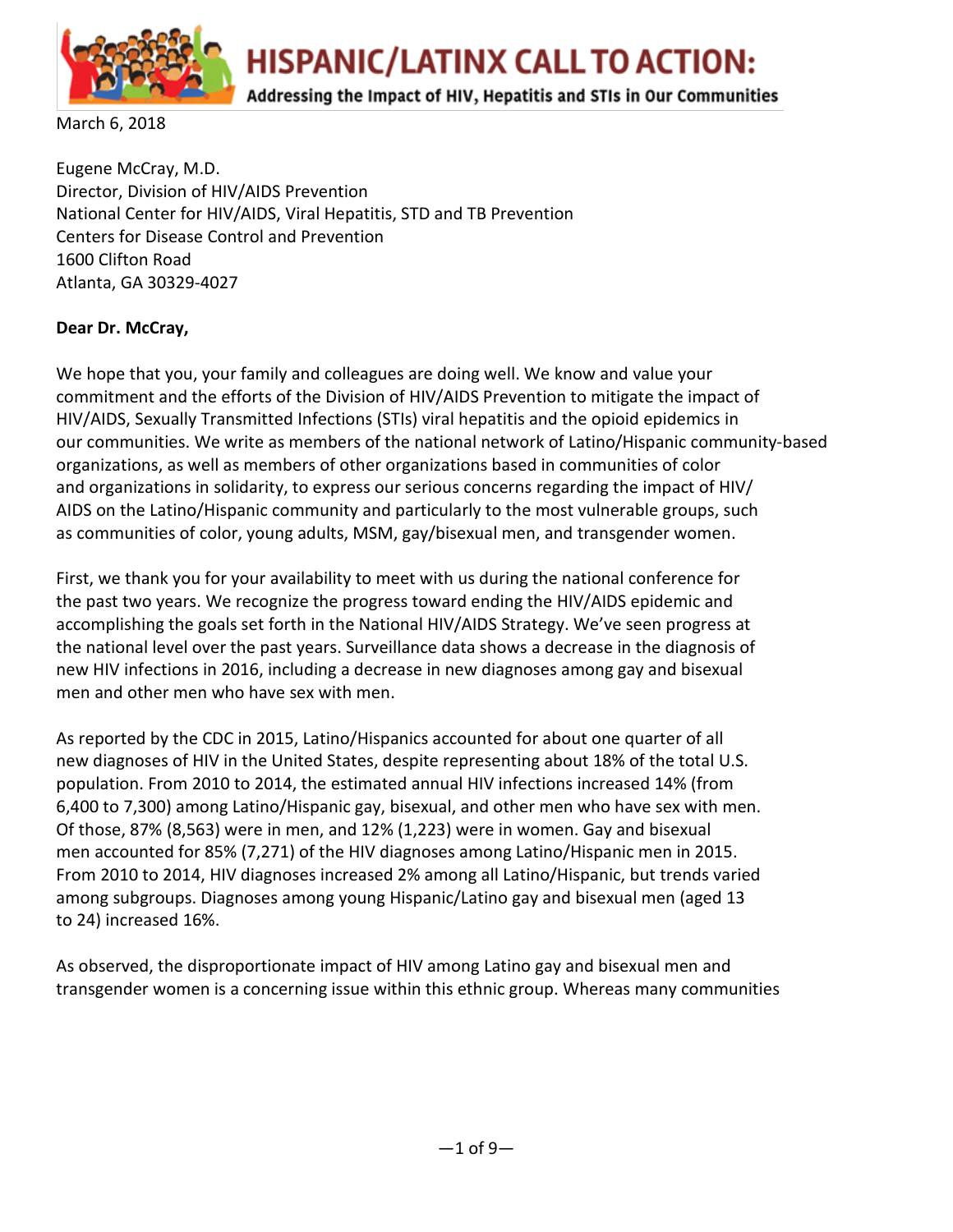throughout the U.S. have seen a decrease in infection rates, many of the most vulnerable Latino/Hispanic communities have seen an increase in HIV infection rates and other STI's. We are deeply concerned with many of the regions that have seen increases in infection rates among members of the Latino community such as the US southeast region and the U.S. territory of Puerto Rico. About seven in ten new HIV diagnoses in Latinos happens among gay and bisexual men, and less than half of those infected with HIV have achieved viral suppression.

**We request that the CDC National Center for HIV/AIDS, Viral Hepatitis, STD and TB Prevention call for an internal consultation to explore how the Division of HIV/AIDS Prevention could optimally address the dramatic increase in HIV infections among Latino MSM, YMSM and transgender Latina women. We strongly believe that an internal consultation is necessary to coordinate a national response that will mitigate the impact that these new HIV infections will have on our most vulnerable Latino communities. We would like to begin conversations and facilitate a better public health response to this serious trend of new HIV infections affecting our communities.**

Again, we applaud your leadership and progress in confronting the nation's HIV/AIDS health epidemic and urge you bolster this progress with major actions this year to pave the way for a healthy future for vulnerable Latino communities. We would appreciate the chance to hear from you at your earliest convenience. Please contact Oscar Lopez (**oscarlopez@valleyaids.org**), Oscar De La O (**odelao@bienestar.org**), Jose Joaquin Mulinelli (**coai05@gmail.com**), or Guillermo Chacón (**gchacon@latinoaids.org**) with suggestions to further discuss this public health crisis. If you have any questions do not hesitate to contact us.

Sincerely,

| Oscar De La O    | Guillermo Chacon Jose          | Joaquin Mulinelli |
|------------------|--------------------------------|-------------------|
| <b>BIENESTAR</b> | Latino Commission on AIDS COAI |                   |
| Los Angeles, CA  | New York, NY                   | Puerto Rico       |

Oscar Raul López Alicia Wilson Valley AIDS Council La Clínica del Pueblo, Inc. El Valle, TX Washington, DC

C/C: Dr. Jonathan H. Mermin, Director, National Center for HIV/AIDS, Viral Hepatitis, STD, and TB Prevention (NCHHSTP)

Janet Cleveland, Deputy Division Director, Division of HIV/AIDS Prevention Center, CDC Richard Wolitski, Ph.D., Director, Office of HIV/AIDS and Infectious Disease Policy, U.S. Department of Health and Human Services, HHS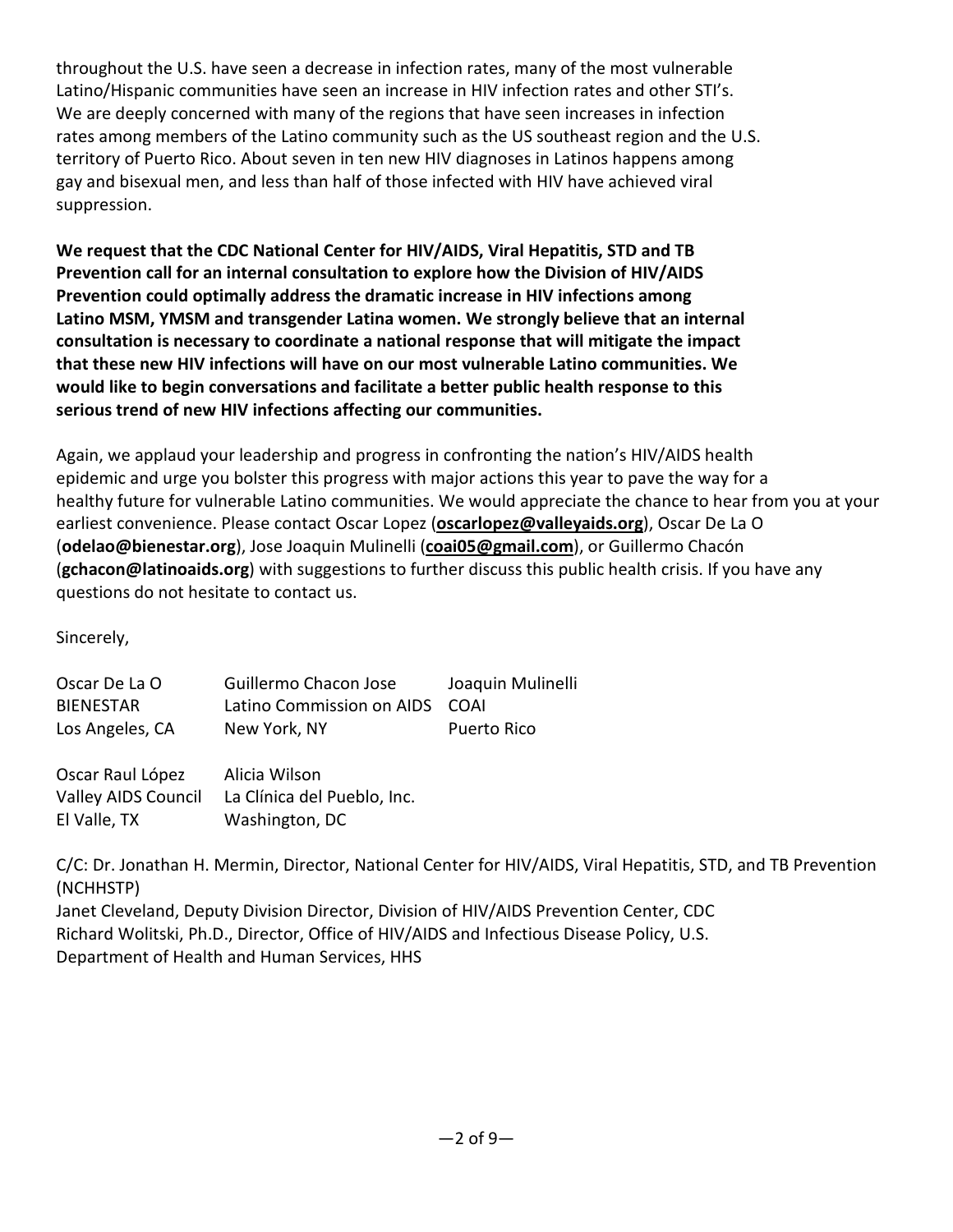## **ORGANIZATIONS THAT SIGNED CALL TO ACTION**

| 1.  |                                                                  |  |
|-----|------------------------------------------------------------------|--|
| 2.  |                                                                  |  |
| 3.  |                                                                  |  |
| 4.  |                                                                  |  |
| 5.  |                                                                  |  |
| 6.  |                                                                  |  |
| 7.  |                                                                  |  |
| 8.  |                                                                  |  |
| 9.  |                                                                  |  |
| 10. |                                                                  |  |
| 11. |                                                                  |  |
| 12. |                                                                  |  |
| 13. | Alianza Latina Pro-Educación en SaludNorth Carolina              |  |
| 14. |                                                                  |  |
| 15. |                                                                  |  |
| 16. |                                                                  |  |
| 17. |                                                                  |  |
| 18. | Association for the Advancement of Mexican AmericansTexas        |  |
| 19. | Association of Mexicans in NC (AMEXCAN)North Carolina            |  |
| 20. |                                                                  |  |
| 21. |                                                                  |  |
| 22. |                                                                  |  |
| 23. |                                                                  |  |
| 24. |                                                                  |  |
| 25. |                                                                  |  |
| 26. |                                                                  |  |
| 27. |                                                                  |  |
| 28. | Center for Latino Adolescent and Family Health New York          |  |
| 29. |                                                                  |  |
| 30. |                                                                  |  |
| 31. | CHOICES Memphis Center for Reproductive HealthTennessee          |  |
| 32. |                                                                  |  |
| 33. |                                                                  |  |
| 34. |                                                                  |  |
| 35. | Common Social Advancement Fund - COMSOLEPuerto Rico              |  |
| 36. |                                                                  |  |
| 37. |                                                                  |  |
| 38. |                                                                  |  |
| 39. | Duke University Medical Center, Partners in CaringNorth Carolina |  |
| 40. |                                                                  |  |
| 41. |                                                                  |  |
| 42. |                                                                  |  |
| 43. |                                                                  |  |
|     |                                                                  |  |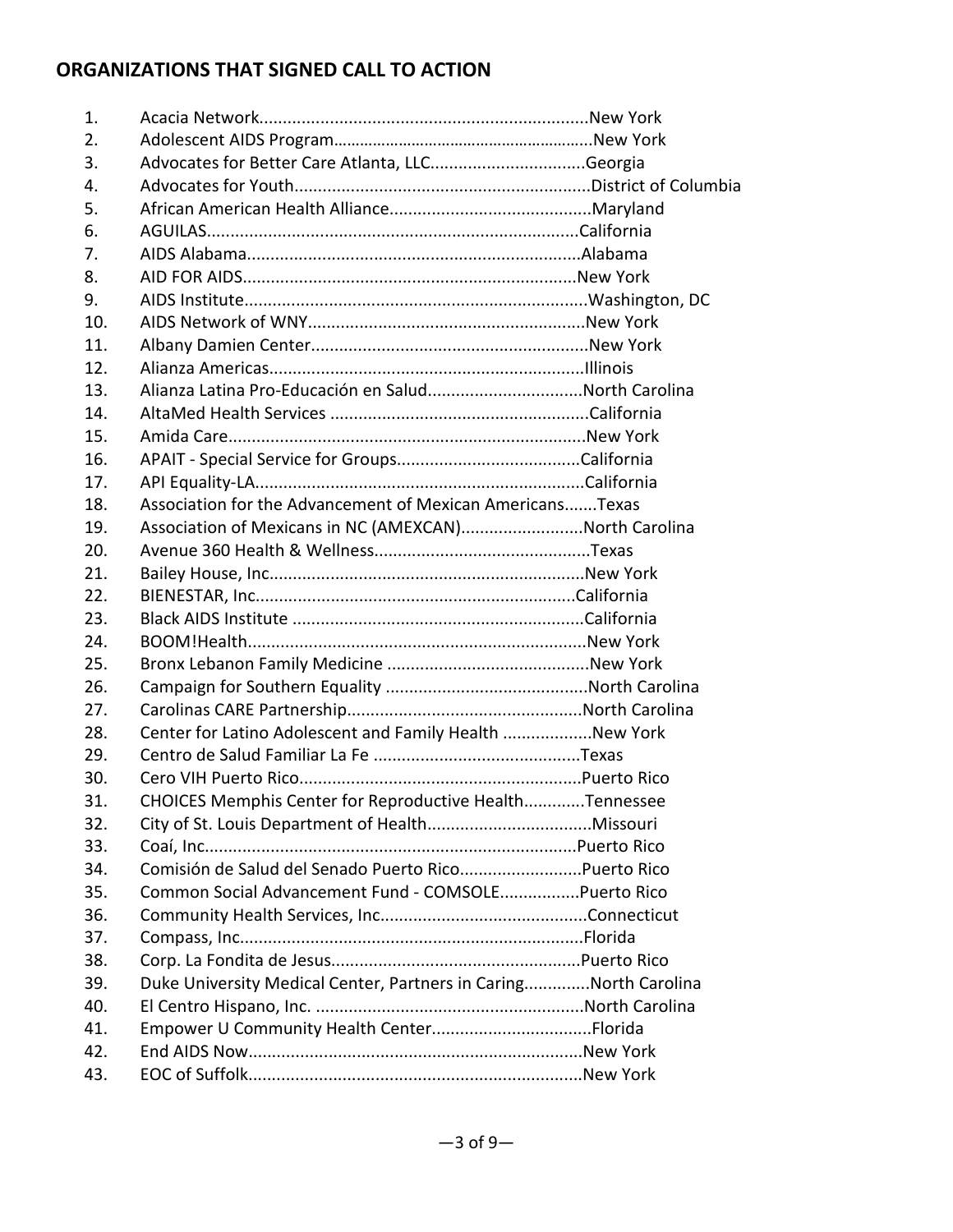| 44. |                                                                  |  |
|-----|------------------------------------------------------------------|--|
| 45. |                                                                  |  |
| 46. |                                                                  |  |
| 47. |                                                                  |  |
| 48. |                                                                  |  |
| 49. | Fundación Latinoamericana De Acción Social, Inc. (FLAS)Texas     |  |
| 50. |                                                                  |  |
| 51. |                                                                  |  |
| 52. |                                                                  |  |
| 53. |                                                                  |  |
| 54. | Health, Promotion, and Care Research LabFlorida                  |  |
| 55. |                                                                  |  |
| 56. |                                                                  |  |
| 57. |                                                                  |  |
| 58. |                                                                  |  |
| 59. |                                                                  |  |
| 60. |                                                                  |  |
| 61. |                                                                  |  |
| 62. |                                                                  |  |
| 63. |                                                                  |  |
| 64. |                                                                  |  |
| 65. |                                                                  |  |
| 66. |                                                                  |  |
| 67. |                                                                  |  |
| 68. |                                                                  |  |
| 69. |                                                                  |  |
| 70. |                                                                  |  |
| 71. |                                                                  |  |
| 72. |                                                                  |  |
| 73. |                                                                  |  |
| 74. |                                                                  |  |
| 75. |                                                                  |  |
| 76. |                                                                  |  |
| 77. |                                                                  |  |
| 78. |                                                                  |  |
| 79. | Los Angeles Centers for Alcohol and Drug AbuseCalifornia         |  |
| 80. |                                                                  |  |
| 81. |                                                                  |  |
| 82. |                                                                  |  |
| 83. |                                                                  |  |
| 84. |                                                                  |  |
| 85. |                                                                  |  |
| 86. | Miami Collaborative, an MSM Community Mobilization Group Florida |  |
| 87. |                                                                  |  |
| 88. | National Black Gay Men's Advocacy Coalition District of Columbia |  |
| 89. | National Hispanic and Latino Technology Transfer Center Georgia  |  |
| 90. | National Institute for Reproductive Health (NIRH)New York        |  |
| 91. |                                                                  |  |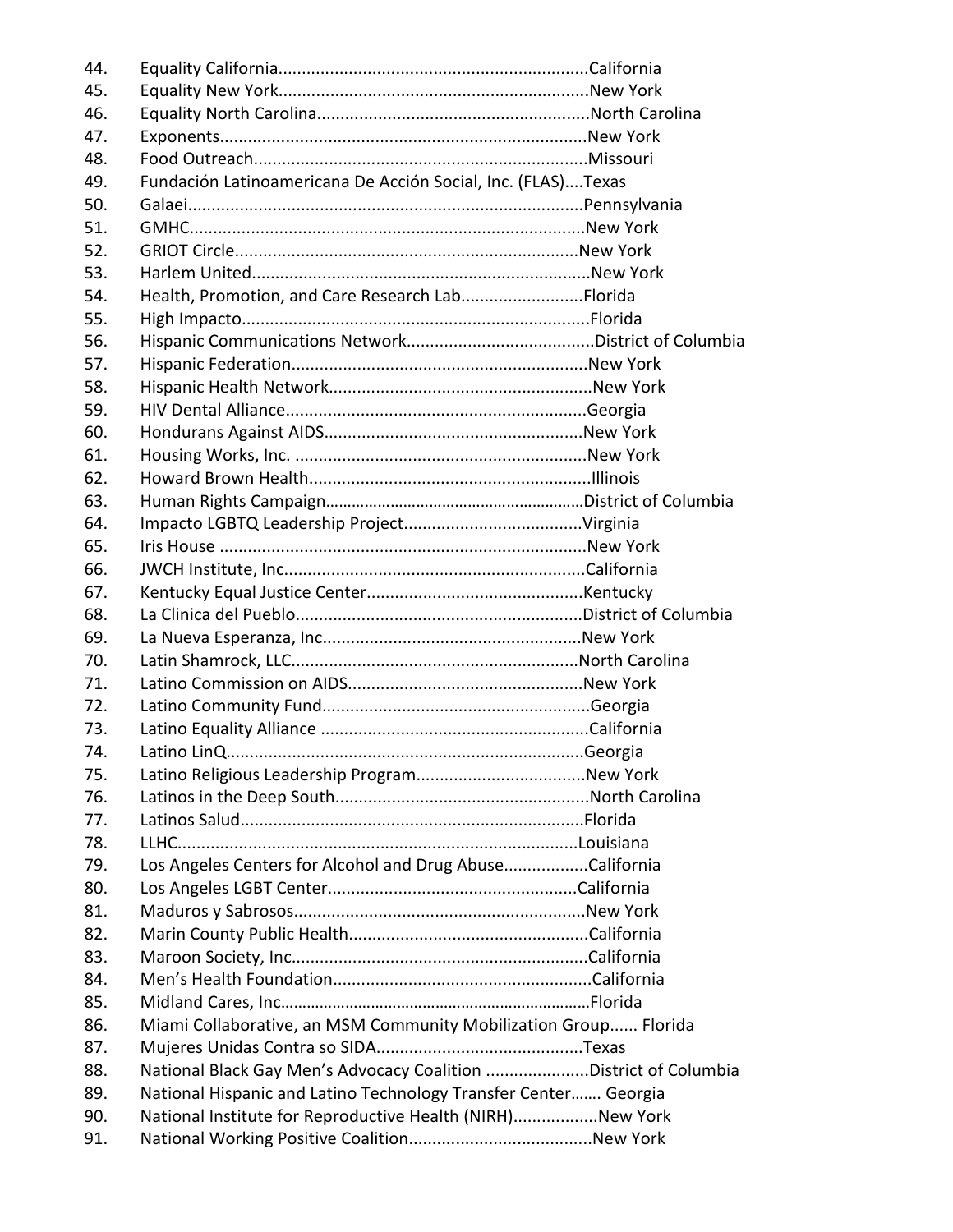| 92.  |                                                                |  |
|------|----------------------------------------------------------------|--|
| 93.  | New Mexico Community AIDS PartnershipNew Mexico                |  |
| 94.  | New York City Department of Health and Mental HygieneNew York  |  |
| 95.  |                                                                |  |
| 96.  |                                                                |  |
| 97.  |                                                                |  |
| 98.  |                                                                |  |
| 99.  |                                                                |  |
| 100. |                                                                |  |
| 101. |                                                                |  |
| 102. |                                                                |  |
| 103. |                                                                |  |
| 104. | Planned Parenthood Federation of AmericaDistrict of Columbia   |  |
| 105. |                                                                |  |
| 106. |                                                                |  |
| 107. |                                                                |  |
| 108. |                                                                |  |
| 109. |                                                                |  |
| 110. |                                                                |  |
| 111. |                                                                |  |
| 112. |                                                                |  |
| 113. |                                                                |  |
| 114. |                                                                |  |
| 115. |                                                                |  |
| 116. |                                                                |  |
| 117. | Racial and Ethnic Health Disparities Coalition Maryland        |  |
| 118. |                                                                |  |
| 119. |                                                                |  |
| 120. |                                                                |  |
| 121. |                                                                |  |
| 122. | San Diego Volunteer Lawyer Program, Inc. California            |  |
| 123. |                                                                |  |
| 124. |                                                                |  |
| 125. |                                                                |  |
| 126. | Sixteenth Street Community Health CenterWisconsin              |  |
| 127. |                                                                |  |
| 128. |                                                                |  |
| 129. |                                                                |  |
| 130. |                                                                |  |
| 131. |                                                                |  |
| 132. |                                                                |  |
| 133. | The State University of New York, School of Nursing,           |  |
| 134. | Dpt. of Family, Community and Health Systems Sciences New York |  |
| 135. |                                                                |  |
| 136. |                                                                |  |
| 137. |                                                                |  |
| 138. |                                                                |  |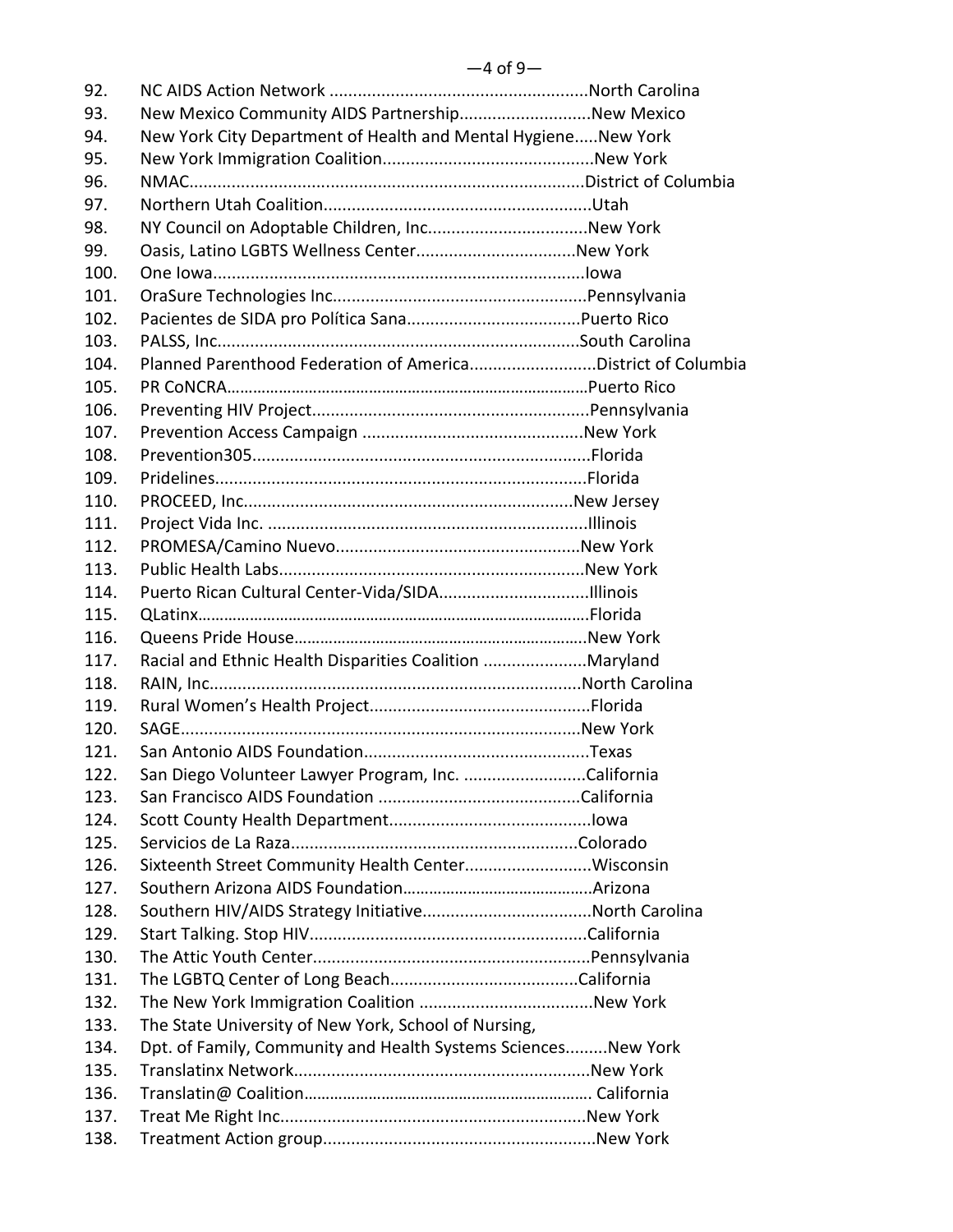#### $-5$  of 9 $-$

- 139. United Church of Christ HIV & AIDS Network (aka UCAN) .... Ohio
- 140. Unity Fellowship of Christ Church NYC .................................New York
- 141. University of Maryland, Adolescent and Young Adult Center......Maryland
- 142. Urban Coalition for HIV/AIDS Prevention Services ...............District of Columbia
- 143. Valley AIDS Council...............................................................Texas
- 144. VIDA......................................................................................California
- 145. Violence Intervention Program...............................................New York
- 146. Wellness AIDS Services.........................................................Michigan
- 147. West Alabama HIV Prevention & Care Network.....................Alabama
- 148. Whitman-Walker Health.........................................................District of Columbia
- 149. Wyckoff Heights Medical Center…………………………………………. New York

# **INDIVIDUALS THAT SIGNED CALL TO ACTION**

| 6. Alex Morse, MPH          |  |
|-----------------------------|--|
| 7. Alonso Bautista          |  |
| 8. Amanda Cavanaugh         |  |
|                             |  |
|                             |  |
| 11. Angelina Rossi          |  |
| 12. Arianna Lit             |  |
|                             |  |
|                             |  |
|                             |  |
|                             |  |
|                             |  |
| 18. Benjamin Gerritz        |  |
| 19. Benjamin Gonzalez       |  |
| 20. Bertha Ramos            |  |
|                             |  |
| 22. Carla Piedrahita        |  |
| 23. Carla Scaccabarrozzi    |  |
|                             |  |
| 25. Carmelita Cruz          |  |
| 26. Carolyn Tuff            |  |
| 27. Catherine Aroca         |  |
|                             |  |
|                             |  |
| 30. Cesar Nuesi             |  |
| 31. Christina Adeleke       |  |
|                             |  |
| 33. Cristina Rodriguez-Hart |  |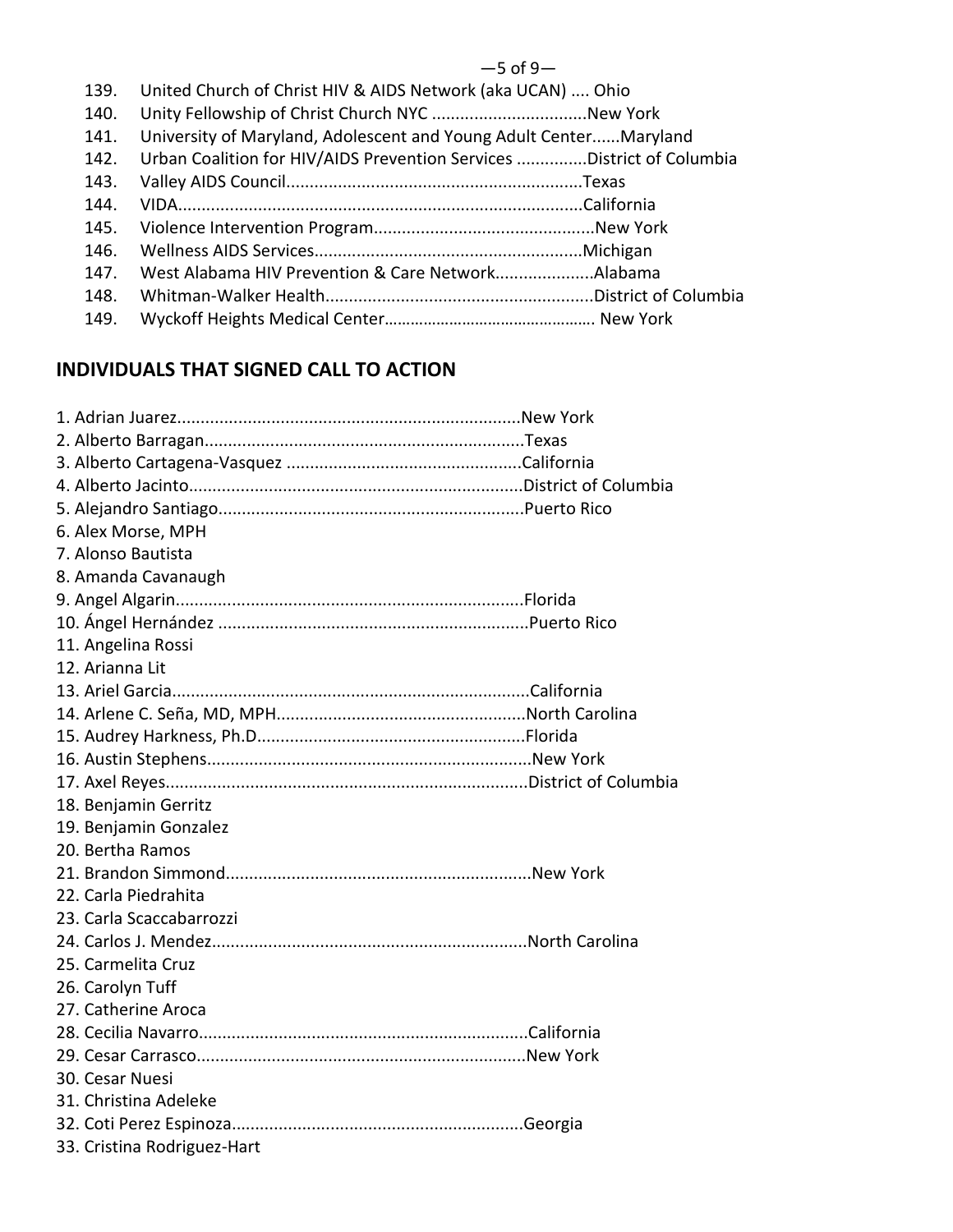| 34. Cynthia Gay             |  |
|-----------------------------|--|
|                             |  |
|                             |  |
|                             |  |
|                             |  |
|                             |  |
| 40. Debra Pelto, PhD        |  |
| 41. Diana Echenique         |  |
| 42. Eduardo Nettle          |  |
|                             |  |
|                             |  |
|                             |  |
|                             |  |
|                             |  |
|                             |  |
|                             |  |
| 50. Ernesto Hernandez       |  |
|                             |  |
| 52. Eugenio Bedoya          |  |
|                             |  |
| 54. Frank Rosas             |  |
|                             |  |
| 56. Gabriel Guerrero-Savage |  |
|                             |  |
|                             |  |
| 59. Giovanna Quiros         |  |
|                             |  |
| 61. Gloria E. Rivera        |  |
| 62. Hector Moran            |  |
|                             |  |
| 64. Jasper S. Lee           |  |
|                             |  |
| 66. Jeremy Fagan, PhD       |  |
|                             |  |
|                             |  |
| 69. Jesus Gaeta             |  |
| 70. Jesus Gaeta, MPH        |  |
|                             |  |
|                             |  |
|                             |  |
|                             |  |
|                             |  |
| 75. Joseph Akima            |  |
|                             |  |
|                             |  |
|                             |  |
|                             |  |
| 80. Julieta Giner           |  |
| 81. Kat Auguste             |  |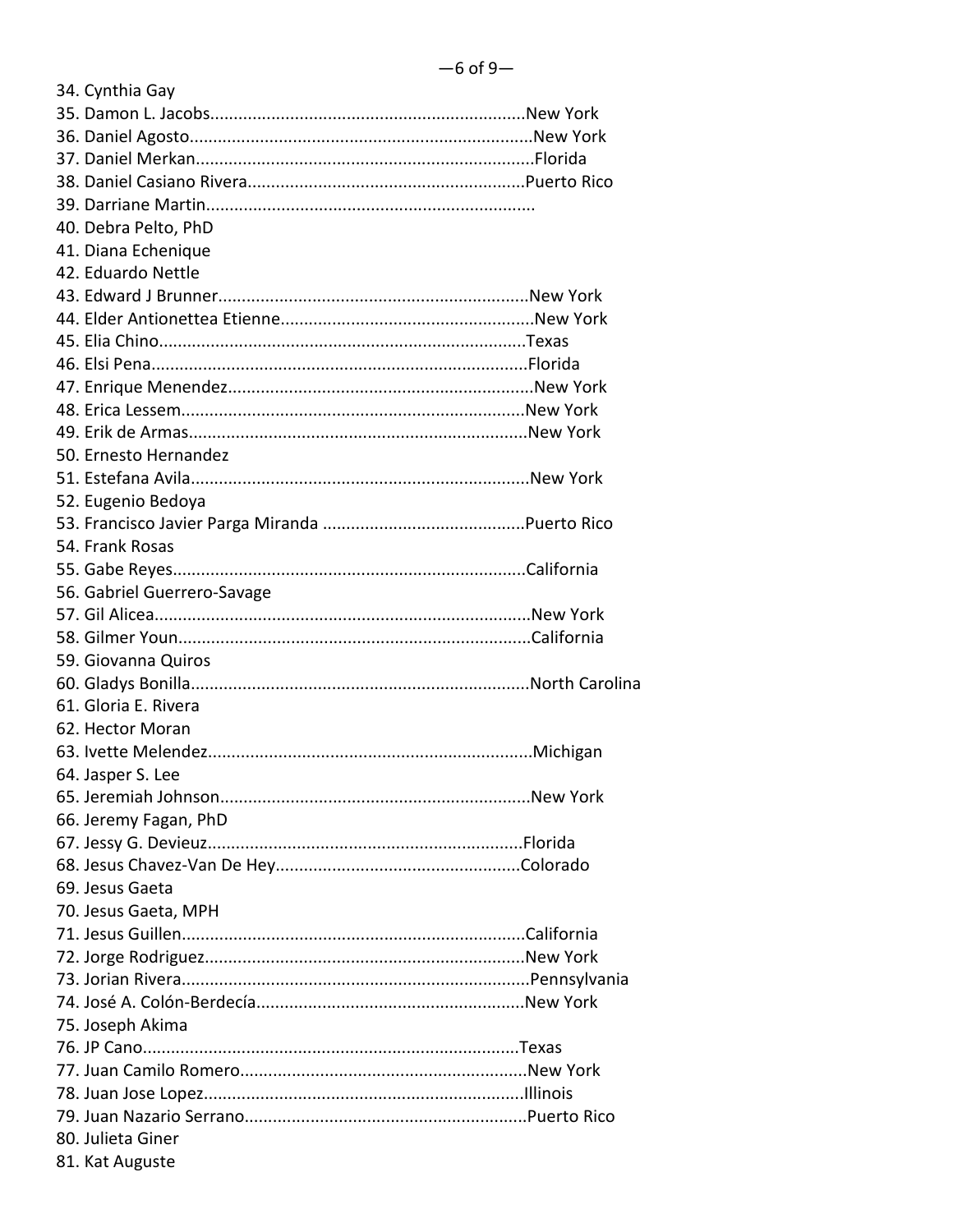| 82. Ken O'Brien              |  |
|------------------------------|--|
| 83. Khafre Kujichagulia Abif |  |
| 84. Kim Callinan             |  |
|                              |  |
| 86. Laura Moya               |  |
|                              |  |
| 88. Leonardo Cambar          |  |
| 89. Levis Torres             |  |
|                              |  |
|                              |  |
|                              |  |
| 93. Luis E. Nieves-Rosa      |  |
| 94. Luis Madera              |  |
|                              |  |
|                              |  |
|                              |  |
| 98. Marcello Di Maria        |  |
| 99. Marco Elorreaga          |  |
| 100. Maritza Vazquez-Perez   |  |
| 101. Mark Brennan-Ing        |  |
| 102. Matthew Murguia         |  |
| 103. Mayra D. Valdez         |  |
| 104. Michael Crumpler        |  |
| 105. Michelle Lopez          |  |
| 106. Michelle Montgomery     |  |
|                              |  |
|                              |  |
|                              |  |
| 110. Musarrat Rahman         |  |
| 111. Natalie Torres Negron   |  |
|                              |  |
|                              |  |
|                              |  |
|                              |  |
|                              |  |
| 117. Patricia Portillo       |  |
| 118. Patricia Tetreault      |  |
|                              |  |
|                              |  |
| 121. Rafael Rodriguez        |  |
|                              |  |
|                              |  |
| 124. Rolanda Miles           |  |
| 125. Ron Johnson             |  |
| 126. Rosy Galvan             |  |
| 127. Samantha Miller         |  |
|                              |  |
| 129. Sarah Kellman           |  |